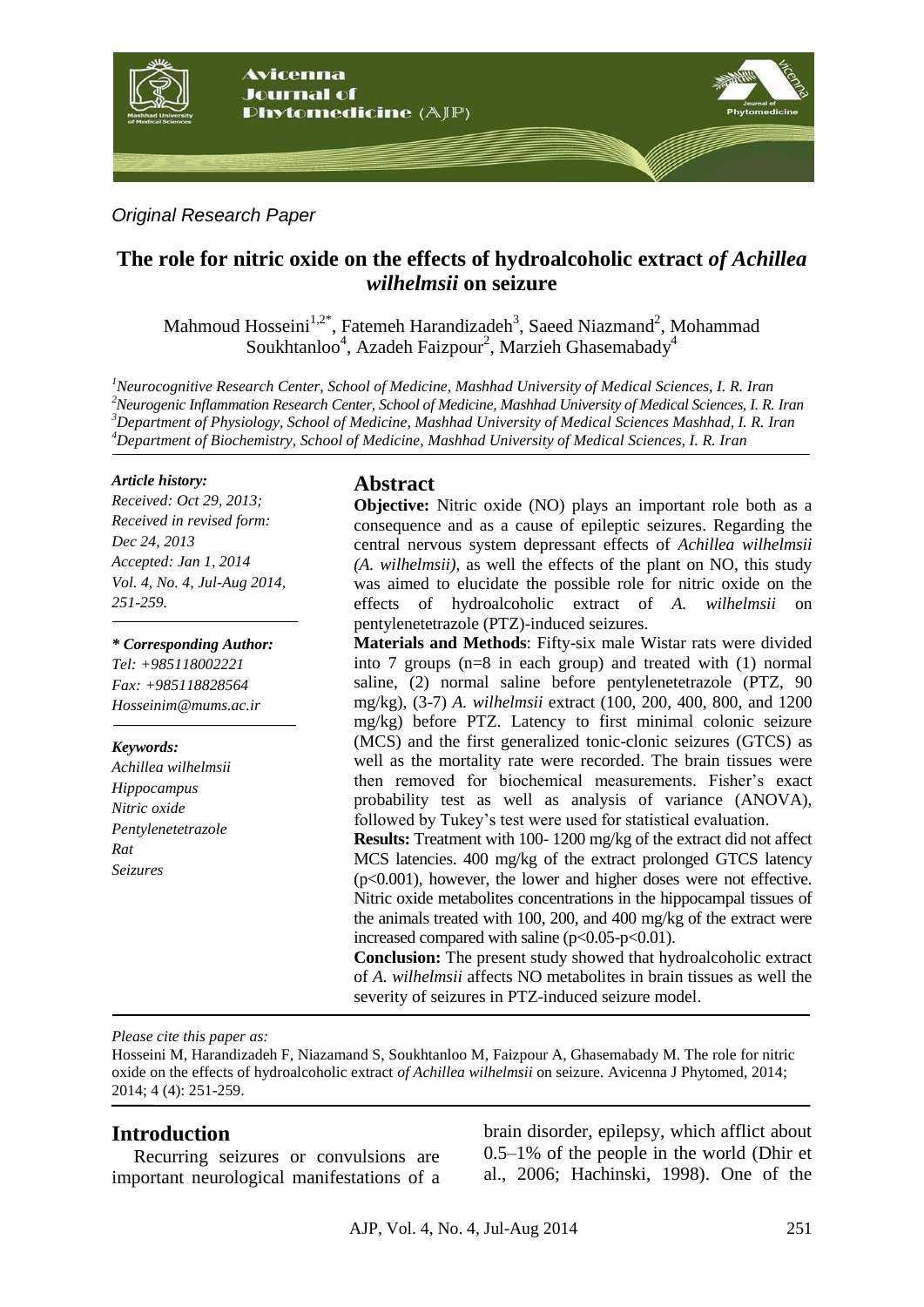most commonly used means to study seizure, is administration of pentylenetetrazole (PTZ) to rats or mice which its epileptic effects appear in high doses (more than 40 mg/kg) (Itoh et al., 2004, Jiang et al., 2004; Klioueva et al., 2001).

These effects consist of two types of motor seizures: 1) minimal and 2) major. The latter is generalized tonic-clonic responses with muscle contractions of the whole body often followed by a cramped tonic state. However, the first one is restricted to forelimbs, and mostly clonic (Klioueva et al., 2001).

The cause of increased seizure susceptibility has long been known to be an irregularity in neurotransmitter release in the brain (Coitinho et al., 2001) or an imbalance in excitatory and inhibitory functions (Peeters et al., 1989). There are plenty of genetic studies proving that mutation in voltage-gated sodium and potassium channels and nicotinic acetylcholine receptors can be possible responsible mechanisms in this disorder as well as disruption of gamma-aminobutyric acid-ergic (GABAergic) and glutamatergic systems (Baulac et al., 2001, Coitinho et al., 2001; Emanuelli et al., 2000).

NO (Nitric Oxide) has recently drawn a rather increasing attention to itself as an important cellular signaling molecule involved in many physiological and pathological processes. There are three isozymes of nitric oxide synthase (NOS) in the body (De Luca et al., 2006; Moezi et al., 2012) whose activity can result in production of NO from its precursor, arginine (Lesani et al., 2010), amongst which the imbalance of nNOS (neural NOS) is of great importance in neural disorders. NO functions as a vasodilator through stimulating guanylyl cyclase, increasing cyclic guanosine monophosphate (cGMP) production, and regulating the activity of dopaminergic, glutaminergic, and GABAergic systems (Jayakumar et al., 1999; Moezi et al., 2012; Paul and Subramanian, 2002). Some other studies also suggest its role in hormone secretion (Ceccatelli, 1997) and cell death in human nervous system (Kamoshima et al., 1997; Nowicki et al., 1991). It has also been well documented that this gaseous messenger has an important role in pain and analgesia (Hosseini et al., 2011a; Hosseini et al., 2011b; Karami et al., 2011). Putting all these together, NO's probable role in convulsion is inferred. Supporting this claim, several investigations were carried out confirming the anticonvulsive influence of NO in convulsions or seizures induced by C-methyl-D-aspartate (Buisson et al., 1993), penicillin (Marangoz et al., 1994), kainic acid (KA) (Penix et al., 1994), picrotoxin (Jayakumar et al., 1999; Paul and Subramanian, 2002), and pentylenetetrazole (Lesani et al., 2010; Moezi et al., 2012; Shafaroodi et al., 2012). Other studies in this field have revealed an enhanced expression of type II nitric oxide synthase mRNA in rat brains as a result of consumption of anticonvulsant drugs (Suzuki et al., 2002). While these studies confirm the anticonvulsive impact of NO, some others pile up evidence against this theory.

Some investigators demonstrated that a decline in NO production by application of NOS inhibitors or administration of NO precursors leads to inhibition of convulsions evoked by PTZ (Bashkatova et al., 2003; De Luca et al., 2006; Itoh et al., 2004; Osonoe et al., 1994). As reported, anticonvulsive and proconvulsive effects of NO vary depending upon several factors such as model of seizures, dose of the substance used for evoking seizure, pretreatment time (De Luca et al., 2006; Paul and Subramanian, 2002), brain structure and age of animals (De Luca et al., 2006), source of nitric oxide, and finally, other neurotransmitter systems involvement (Itoh and Watanabe, 2009; Moezi et al., 2012).

Achillea is a plant belonging to the family of Compositae (Nemeth and Bernath 2008). Many pharmacological properties have been reported for Achillea genus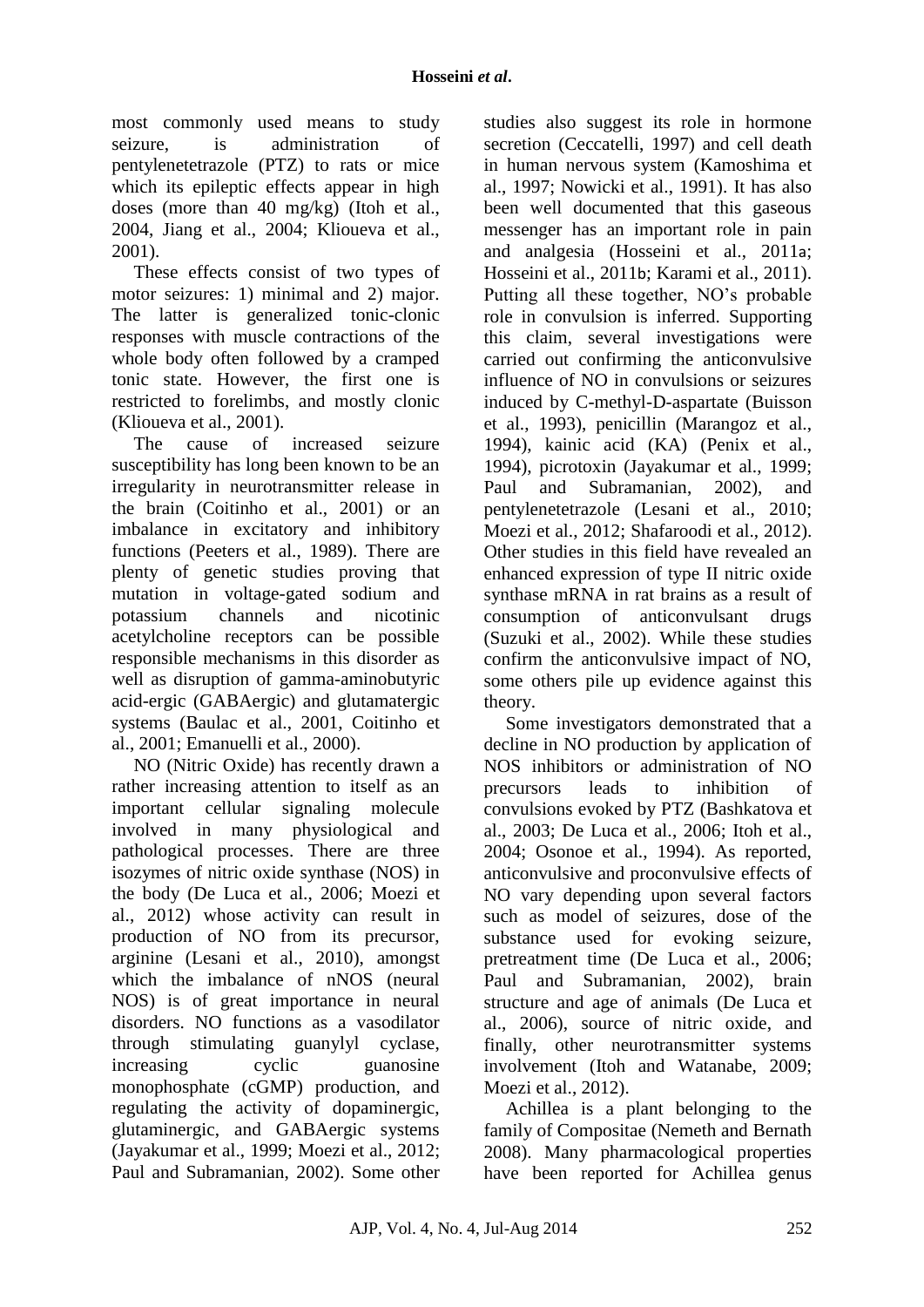including antiulcer (Cavalcanti et al., 2006), hepatoprotective (Yaeesh et al., 2006), anti-inflammatory (Benedek et al., 2008), antitumor (Csupor-Loffler et al., 2009; Tozyo et al., 1994), antispasmotic (Lemmens-Gruber et al., 2006; Yaeesh et al., 2006), and choleretic (Benedek et al., 2006). *Achillea Wilhelmsii* (A. Wilhelmsii), the most important species of Achillea, grows in some countries such as Iran (Asgary et al., 2000), Egypt, and Turkey (Azadbakht et al., 2003).

A. Wilhelmsii is called "boomadaran" in Iran (Lavander cotton) and is found in many areas of the country (Khan and Rezazadeh, 2010). It has chemical components including borneol, linalol, caryophyllene, 1,8-Cineol, semithujone, flavonoids (rutin), glycoalkaloids, carvacrol, chrysanthenol acetate, and camphor (Afsharypuor et al., 1996; Azadbakht et al., 2003; Javidnia et al., 2004). Some studies have indicated that Achillea species such as A. santolina (Ardestani and Yazdanparast, 2007), A. ligustica (Tuberoso et al., 2005), and A. clavennae (Stojanovic et al., 2005) have antioxidative activity which can reduce free radicals. Moreover, it has been shown that Achillea contains aromatic bitter substances and tannins which have important effects on the nervous system and neurological diseases such as neurasthenia, epilepsy, and seizures (Azadbakht et al., 2003; Kabuto et al., 1992).

Regarding the facts that of NO probably has a role in seizure and considering the possible effects of *A. wilhelmsii* on both seizure and NO, this study aimed to elucidate the possible role for nitric oxide on the effects of hydroalcoholic extract of *A. wilhelmsii* on seizure.

### **Materials and methods Animals and grouping**

This experimental research was done according to ethics committee guidelines and all the protocols of animal experiments have been approved by the Institution's Animal Care Committee. In this study, 56 virgin male Wistar rats, 250±20 g were used. The animals were maintained in the animal house under controlled conditions including 12/12 h light and dark cycle, 22-  $24^{\circ}$ C temperature and 50% relative humidity with laboratory chow and water provided *ad libitum*.

The animals were divided into 7 groups randomly (*n*=8 in each group) and were treated with (1) Normal saline, (2) Normal saline before PTZ, (3-7) *Achillea wilhelmsii* extract (100, 200, 400, 800, and 1200 mg/kg) before PTZ. After PTZ (Sigma aldrich St. Louis, USA) (90 mg/kg body weight, i.p.) injection, the animals were observed for 60 min and the behavioral responses were recorded (Ebrahimzadeh Bideskan et al., 2011; Hosseini et al., 2011; Hosseini et al., 2009). Behavioral responses of the animals to PTZ administration were evaluated using these criteria: latency to first minimal clonic seizure (MCS), incidence of MCS, latency to the first generalized tonic–clonic seizures (GTCS), incidence of GTCS, protection percentage against GTCS, and protection percentage against mortality (Ebrahimzadeh Bideskan et al., 2011; Hosseini et al., 2011; Hosseini et al., 2009). The brain tissues were then removed and submitted to biochemical measurements.

# **Extracts preparation**

*A. wilhelmsii* was collected from Nishabour city, Khorasan Razavi Province, Iran and identified by botanists in Ferdowsi University of Mashhad, Iran and a voucher number was deposited (4-2012-142). The plants were then dried at room temperature. To prepare hydroalcoholic extract, 50 g of the chopped and dried aerial parts of plant were soaked in ethanol (50%) for 48 h and paper filter was used to filter the solute after mixing. The solvent of the extracts was then removed to dryness with a rotary vacuum evaporator (Rakhshandah and Hosseini, 2006). The output of the extract was 9%. The extracts were dissolved in normal saline.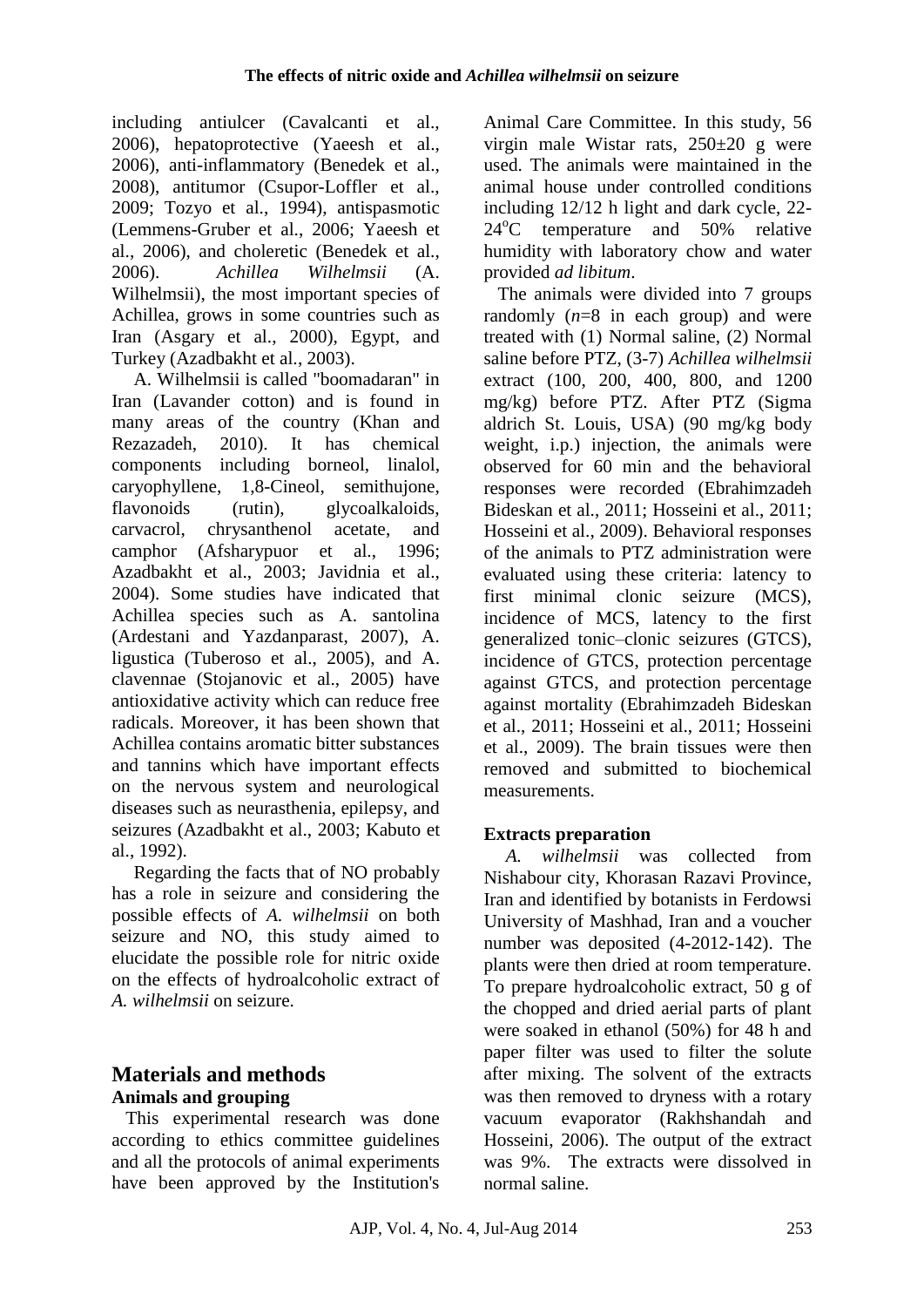#### **Biochemical assessment**

After behavioral study, the animals were sacrificed, the hippocampi were removed and dissected on an ice-cold surface and submitted to NO metabolite measurements in the tissue. The Griess reaction was adapted to assay nitrates as previously described (Azizi-Malekabadi et al., 2012; Sadeghian et al., 2012 ). Briefly, standard curves for nitrates (Sigma, St. Louis, Missouri, USA) were prepared and samples (50 µl serum and 100 µl tissue suspension) were added to the Griess reagent. The proteins were subsequently precipitated by adding 50 µl of 10% trichloroacetic acid (Sigma). The contents were then vortexmixed and centrifuged and the supernatants were transferred to a 96-well flat-bottomed microplate. Absorbance was read at 520 nm using a microplate reader and final values were calculated from standard calibration plots (Azizi-Malekabadi et al., 2012; Hosseini et al., 2010; Sadeghian et al., 2012).

#### **Statistical analysis**

Data expressed as mean±SEM. Fisher's exact probability test, as well as analysis of variance (ANOVA), followed by Tukey's test, were used for statistical evaluation. pvalues less than 0.05 were considered to be statistically significant.

#### **Results**

All the animals in different treatment groups (except for the control group which did not receive PTZ) showed MCS and GTCS following PTZ administration (90 mg/kg). Treatment by 100-1200 mg/kg of the extract didn't affect MCS latencies (Table 1). 400 mg/kg of the extract prolonged GTCS latency  $(p<0.001)$ , however, the lower and higher doses were not effective (Table 1). Mortality rate in the animals treated with 200 and 400 mg/kg of the extract was lower than that of PTZ group ( $p<0.001$ ). There were no significant differences in mortality rate between treated groups by lower and higher doses of the extract compared with PTZ group.

Table1. Latencies to minimal clonic seizures (MCS) and generalized tonic–clonic seizures (GTCS) onsets in PTZ and *Achillea wilhelmsii* extract (Ex) treated animals. The animals were treated with normal saline or extract (100, 200, 400, 800, or 1200 mg/kg) before a single injection (90 mg/kg) of PTZ.  $\epsilon$  p<0.001 as compared with PTZ group

|                 | <b>MCS</b> latency<br>(Sec) | <b>GTCS</b> latency<br>(Sec) | Mortality |
|-----------------|-----------------------------|------------------------------|-----------|
| PTZ.            | $62.2 + 3.26$               | $102.36 + 11.14$             | 8/8       |
| <b>Ext 100</b>  | $54.37 + 4.53$              | $124.5 + 8.07$               | 8/8       |
| <b>Ext 200</b>  | $50.5 + 4.31$               | $134.63 + 33.27$             | $4/8*$    |
| <b>Ext 400</b>  | $58.62 + 13.65$             | $298.63 + 46.23$ ***         | $4/8*$    |
| <b>Ext 800</b>  | 63.87+4.99                  | 186.88+43.38                 | 5/8       |
| <b>Ext 1200</b> | $64.37 + 4.63$              | 196.13+26.37                 | 5/8       |

There was no significant difference between NO2 or NO3 concentrations in the hippocampal tissues of PTZ-treated group compared with saline. Nitric oxide metabolites concentrations in the hippocampal tissues of the animals treated by 100, 200 and 400 mg/kg of the extract increased compared with sham treated  $(p<0.05, p<0.01,$  and  $p<0.05$ , respectively). Treatment of the animals with other doses of the extract did not affect the NO metabolites compared with PTZ and saline (Figure. 1).



Figure 1. The concentrations of nitric oxide (NO) metabolites (NO2-NO3) in hippocampal tissue in PTZ and *Achillea wilhelmsii* extract (Ex) -treated animals. The animals were treated with normal saline or extract (100, 200, 400, 800, or 1200 mg/kg) before a single injection (90 mg/kg) of PTZ.  $p<sub>1</sub> <$  p<0.05 and  $p<sub>2</sub> <$  p<0.01 as compared to PTZ group.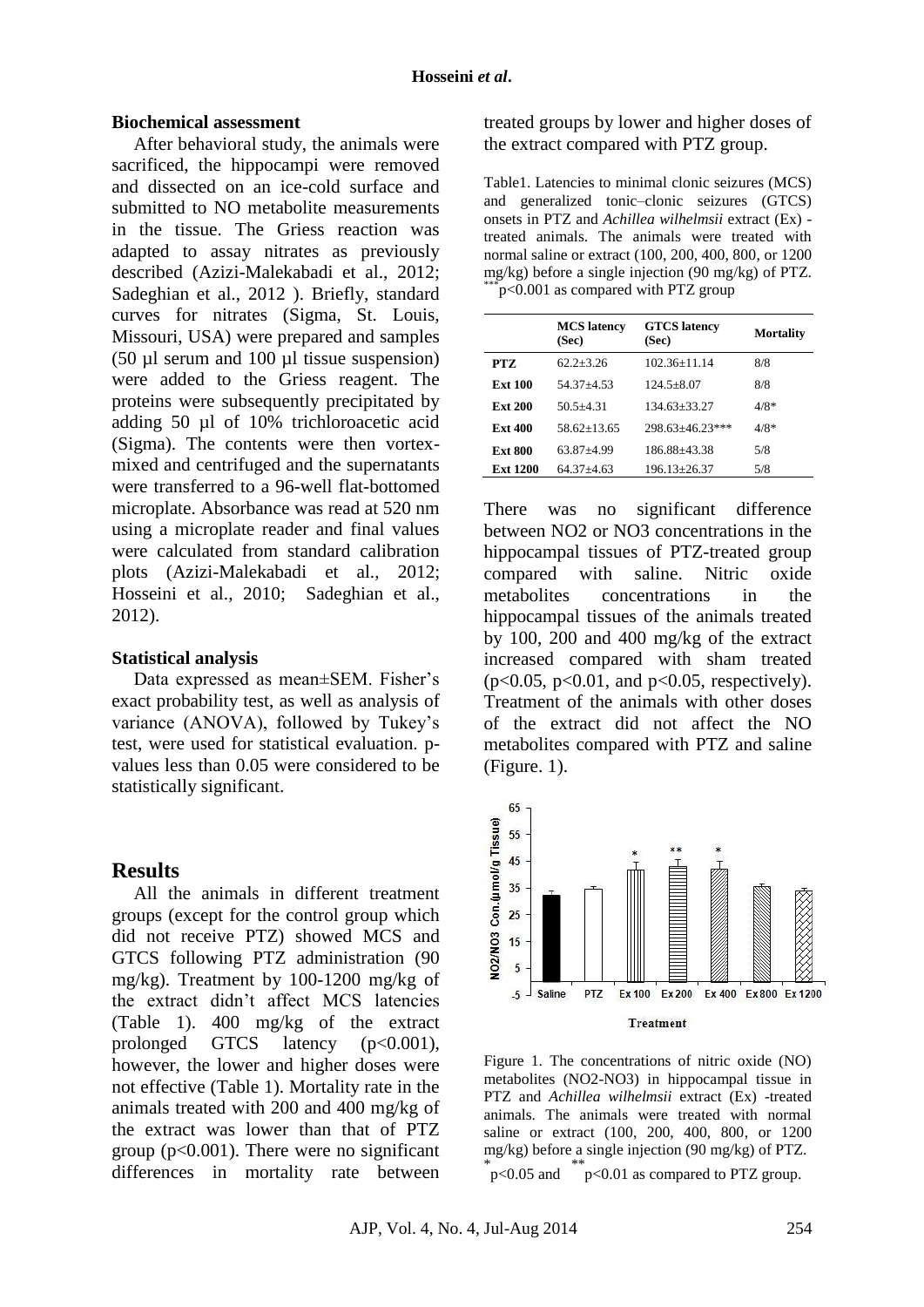## **Discussion**

In the present study, Nitric oxide metabolites concentrations in the hippocampal tissue of the animals treated with different doses of hydroalcoholic extract *of A. wilhelmsii* were increased compared with normal saline treated ones. In the brain. NO acts as a neuronal messenger and a modulator of neurotransmission (Moncada et al., 1991). It has been documented that NOS substrates, NO donors, and NOS inhibitors exert various anticonvulsant (Buisson et al., 1993; Starr and Starr, 1993) or proconvulsant (Mulsch et al., 1994, Nidhi et al., 1999) effects in different seizure models. Bosnak et al. (2007) showed that systemic administration of L-arginine significantly decreased the frequency of epileptiform electrocorticographical (ECoG) activity on penicillin-induced seizures in male rats while it did not modulate anti-seizures activity of pyridoxine and clonazepam (Bosnak et al., 2007; Gupta et al., 2000). However, a proconvulsant activity for L-arginine has also been reported (Mulsch et al., 1994). Noyan et al.,. (2007) showed that central administration of L-NAME had no effects on the latency and severity of seizures following pillocarpine injection (Noyan et al., 2007). It has also been reported that while systemic administration of L-NAME (non-specific NOS inhibitor) had no effects on penicillin-induced seizures in male rats, but 7-nitroindazole (7-NI, a nNOS inhibitor) significantly decreased epileptiform ECoG activity (Bosnak et al., 2007).

Another research showed that N omeganitro-L-arginine (NNA), an inhibitor of NOS, aggravated KA-induced seizures (Penix and Davis, 1994 ). A functional relationship between the NO cGMP signaling pathway and the anticonvulsant activities of adenosine and pyridoxine has also been suggested (Akula et al., 2008; Bosnak et al., 2007). The results of our previous study showed that NO has a role in seizures susceptibility following PTZ

administration and this effect was different in the presence or absence of ovarian hormones (Hosseini et al., 2009). In the present study, the concentrations of NO metabolites in hippocampal tissues were not different between convoluted rats by PTZ and control groups.

On the other hand, the animals pretreated with hydroalcoholic extract of *A. wilhelmsii* extract showed an elevation in NO metabolites concentrations. It has been reported that *A. wilhelmsii* extract has a strong antioxidant activity (Khan and Rezazadeh 2010; Souri et al., 2010 ). In contrast to this finding, it was shown that *A. millefolium* administration resulted in a decrease in plasma nitrite and nitrate concentrations in patients with chronic kidney disease (Vahid et al., 2012). It was also shown that *Achillea santolina* reduced the plasma NO increased in diabetic rats (Yazdanparast et al., 2007). The extract of *Achillea fragrantissima*, prevented the nitric oxide overproduction induced by lipopolysaccharide in glial cells (Elmann et al., 2011 ).

The present study showed that hydroalcoholic extract of *A. wilhelmsii* affects NO metabolites in brain tissues as well the severity of seizures in PTZinduced seizure model.

# **Refrences**

- Afsharypuor S, Asgary S, Lockwood G. 1996. Constituents of the Essential Oil of Achillea wilheimsii from Iran. Planta med, 62: 77-78.
- Akula KK, Dhir A, Kulkarni SK. 2008. Nitric oxide signaling pathway in the anticonvulsant effect of adenosine against pentylenetetrazol-induced seizure threshold in mice. Eur J Pharmacol, 587: 129-134.
- Ardestani A, Yazdanparast R. 2007. Antioxidant and free radical scavenging potential of Achillea santolina extracts. Food chem, 104: 21-29.
- Asgary S, Naderi GH, Sarrafzadegan N, Mohammadifard N, Mostafavi S, Vakili R. 2000. Antihypertensive and antihyperlipidemic effects of Achillea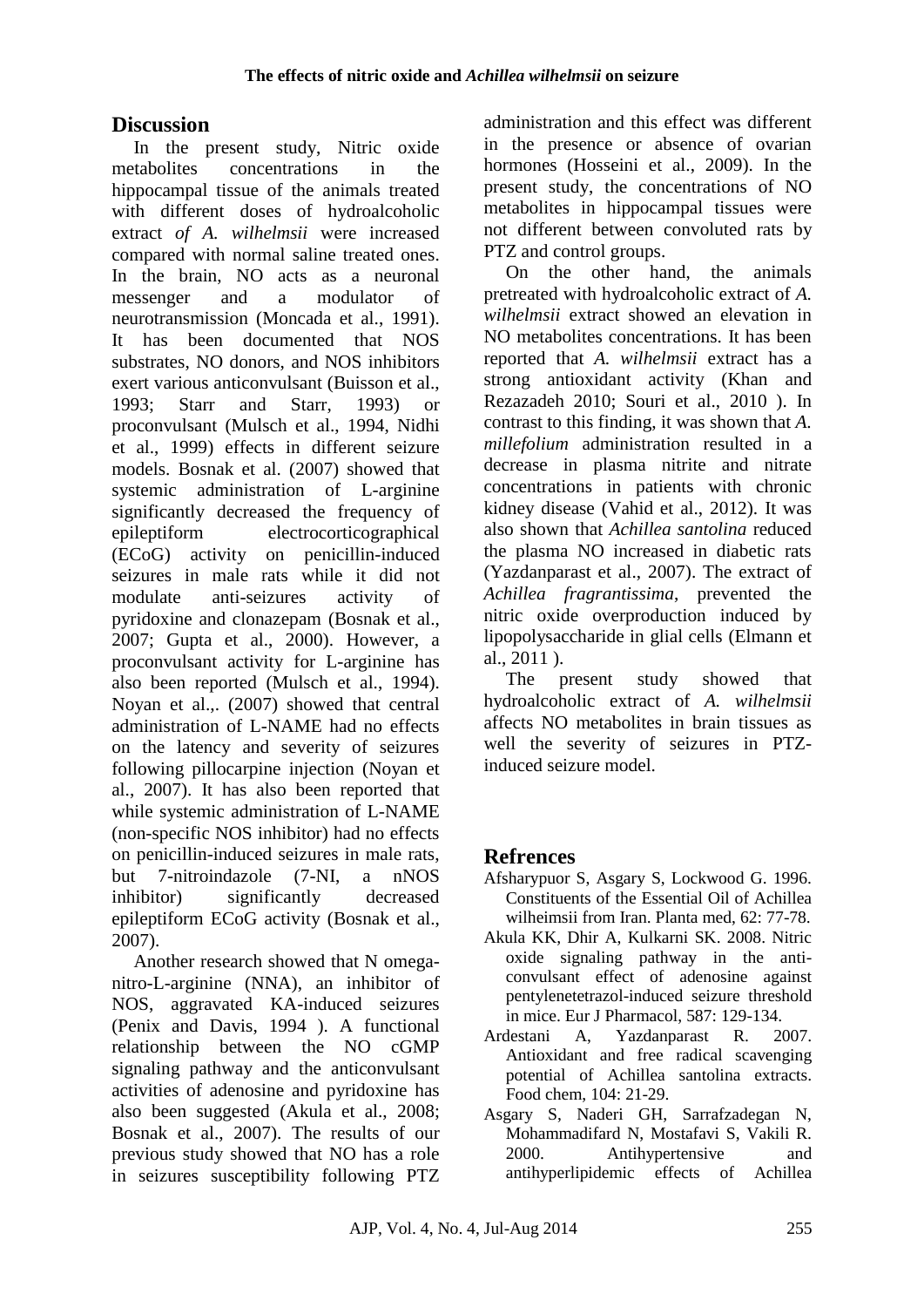wilhelmsii. Drugs under Experimental and Clinical Research [Drugs Exp Clin Res,](http://www.ncbi.nlm.nih.gov/pubmed/10941601) 26: 89- 93.

- Azadbakht M, Semnani M, Khansari N. 2003. The essential oil omposition of Achillea wilhelmsii leaves and flowers. J Med Plants, 2: 55-59.
- Azizi-Malekabadi H, Hosseini M, Soukhtanloo M, Sadeghian R, Fereidoni M, Khodabandehloo F. 2012. Different effects of scopolamine on learning, memory, and nitric oxide metabolite levels in hippocampal tissues of ovariectomized and Sham-operated rats. Arq Neuropsiquiatr, 70: 447-452.
- Bashkatova V, Narkevich V, Vitskova G, Vanin A. 2003. The influence of anticonvulsant and antioxidant drugs on nitric oxide level and lipid peroxidation in the rat brain during penthylenetetrazoleinduced epileptiform model seizures. Prog Neuropsychopharmacol Biol Psychiatry, 27: 487-492.
- Baulac S, Huberfeld G, Gourfinkel-An I, Mitropoulou G, Beranger A, Prud'homme J-F, Baulac M, Brice A, Bruzzone R, LeGuern E. 2001. First genetic evidence of GABAA receptor dysfunction in epilepsy: a mutation in the [gamma]2-subunit gene. Nat Genet, 28: 46-48.
- Benedek B, Geisz N, Jager W, Thalhammer T, Kopp B. 2006. Choleretic effects of yarrow (Achillea millefolium s.l.) in the isolated perfused rat liver. Phytomedicine, 24: 702- 706.
- Benedek B, Rothwangl-Wiltschnigg K, Rozema E, Gjoncaj N, Reznicek G, Jurenitsch J, Kopp B, Glasl S. 2008. Yarrow (Achillea millefolium L. s.l.): pharmaceutical quality of commercial samples. Die Pharmazie, 63: 23-26.
- Bosnak M, Ayyildiz M, Yildirim M, Agar E. 2007. The role of nitric oxide in the anticonvulsant effects of pyridoxine on penicillin-induced epileptiform activity in rats. Epilepsy Res, 76: 49-59.
- Buisson A, Lakhmeche N, Verrecchia C, Plotkine M, Boulu RG. 1993. Nitric oxide: an endogenous anticonvulsant substance. Neuroreport, 4: 444-446.
- Cavalcanti AM, Baggio CH, Freitas CS, Rieck L, de Sousa RS, Da Silva-Santos JE, Mesia-Vela S, Marques MC. 2006. Safety and antiulcer efficacy studies of Achillea millefolium L. after chronic treatment in

Wistar rats. J Ethnopharmacol, 107: 277- 284.

- Ceccatelli S. 1997. Expression and Plasticity of NO Synthase in the Neuroendocrine System. Brain Res Bull, 44: 533-538.
- Coitinho AS, de Mello CF, Lima TTF, de Bastiani J, Fighera MR, Wajner M. 2001. Pharmacological evidence that  $\alpha$ ketoisovaleric acid induces convulsions through GABAergic and glutamatergic mechanisms in rats. [Brain Res,](http://www.ncbi.nlm.nih.gov/pubmed/?term=Pharmacological+evidence+that+%CE%B1-ketoisovaleric+acid+induces+convulsions+through+GABAergic+and+glutamatergic+mechanisms+in+rats) 894: 68-73.
- Csupor-Loffler B, Hajdu Z, Zupko I, Rethy B, Falkay G, Forgo P, Hohmann J. 2009. Antiproliferative effect of flavonoids and sesquiterpenoids from Achillea millefolium s.l. on cultured human tumour cell lines. Phytother Res, 23: 672-676.
- De Luca G, Di Giorgio RM, Macaione S, Calpona PR, Di Paola ED, Costa N, Cuzzocrea S, Citraro R, Russo E, De Sarro G. 2006. Amino acid levels in some brain areas of inducible nitric oxide synthase knock out mouse (iNOS−/−) before and after pentylenetetrazole kindling. Pharmacol Biochem Behav , 85: 804-812.
- Dhir A, Naidu PS, Kulkarni SK. 2006. Effect of cyclooxygenase inhibitors on pentylenetetrazol (PTZ)-induced convulsions: Possible mechanism of action. Prog Neuropsychopharmacol Biol Psychiatry., 30: 1478-1485.
- Ebrahimzadeh Bideskan AR, Hosseini M, Mohammadpour T, Karami R, Khodamoradi M, Nemati Karimooy H, Alavi H.2011. Effects of soy extract on pentylenetetrazol-induced seizures in ovariectomized rats. Zhong Xi Yi Jie He Xue Bao, 9: 611-618.
- Elmann A, Mordechay S, Erlank H, Telerman A, Rindner M, Ofir R.2011. Antineuroinflammatory effects of the extract of Achillea fragrantissima. BMC Complement Altern Med, 11: 98.
- Emanuelli T, Prauchner CA, Dacanal J, Zeni A, Reis EC, de Mello CF, de Souza DO. 2000. Intrastriatal administration of 5 aminolevulinic acid induces convulsions and body asymmetry through glutamatergic mechanisms. Brain Res, 868: 88-94.
- Gupta N, Bhargava VK, Pandhi P. 2000. Tolerance and withdrawal to anticonvulsant action of clonazepam: role of nitric oxide. Methods Find Exp Clin Pharmacol, 22: 229- 235.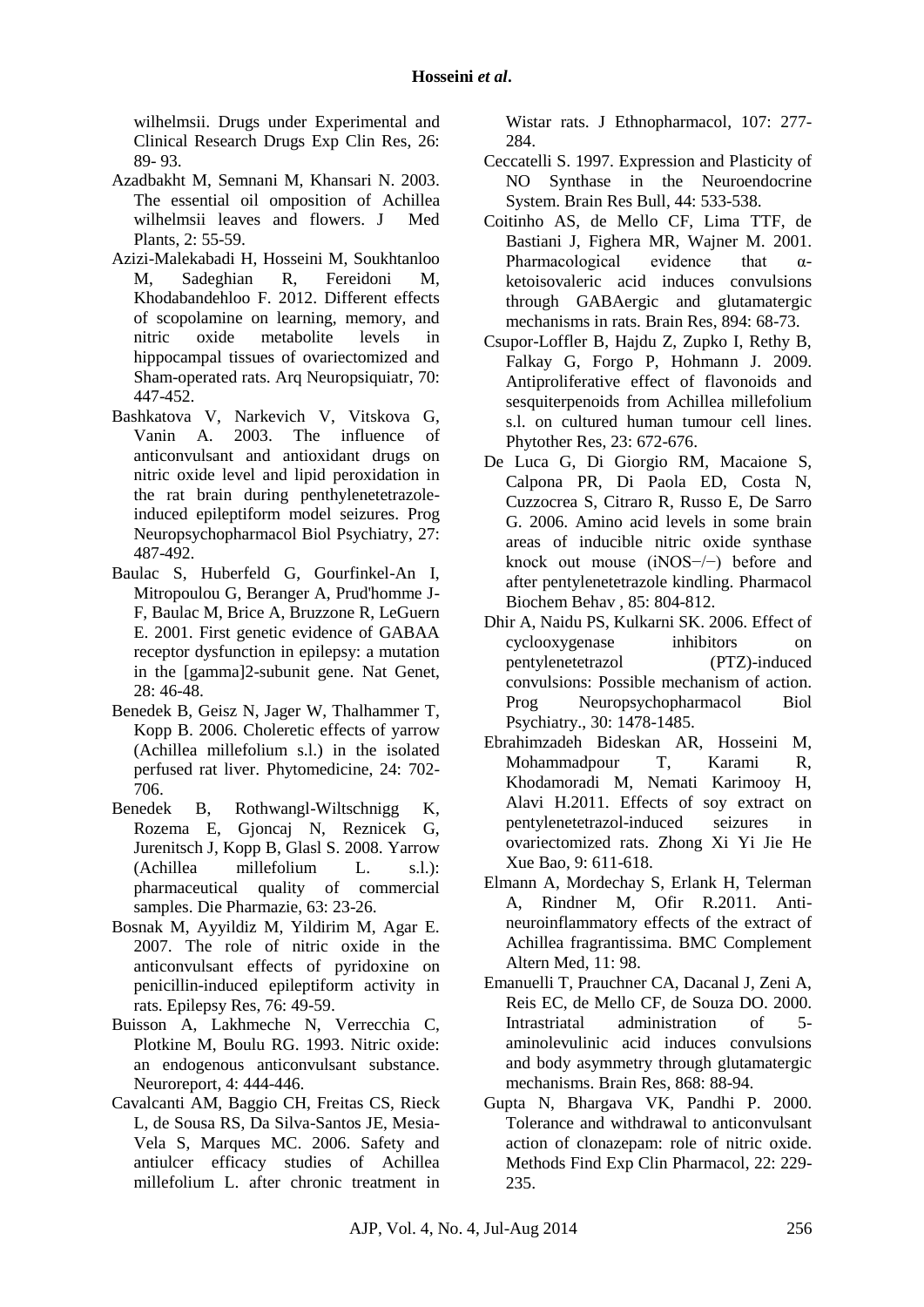- Hachinski V. 1998. New antiepileptic drugs: the cost of innovation. Arch Neurol, 55: 1142.
- Hosseini M, Ghasemzadeh Rahbardar M, Sadeghnia HR, Rakhshandeh H.2011. Effects of different extracts of Rosa damascena on pentylenetetrazol-induced seizures in mice. Zhong Xi Yi Jie He Xue Bao, 9: 1118-1124.
- Hosseini M, Taiarani Z, Karami R, Abad AA.2011. The effect of chronic administration of L-arginine and L-NAME on morphine-induced antinociception in ovariectomized rats. Indian J Pharmacol, 43: 541-545.
- Hosseini M, Sadeghnia HR, Salehabadi S, Alavi H, Gorii A, 2009. The effect of Larginine and L-NAME on pentylenetetrazole induced seizures in ovariectomized rats, an in vivo study. Seizure, 18: 695-698.
- Hosseini M, Taiarani Z, Hadjzadeh MA, Salehabadi S, Tehranipour M, Alaei HA.2011. Different responses of nitric oxide synthase inhibition on morphine-induced antinociception in male and female rats. Pathophysiology, 18: 143-149.
- Hosseini M, Dastghaib SS, Rafatpanah H, Hadjzadeh MA, Nahrevanian H, Farrokhi I. 2010. Nitric oxide contributes to learning and memory deficits observed in hypothyroid rats during neonatal and juvenile growth. Clinics (Sao Paulo), 65: 1175-1181.
- Itoh K, Watanabe M. 2009. Paradoxical facilitation of pentylenetetrazole-induced convulsion susceptibility in mice lacking neuronal nitric oxide synthase. Neuroscience, 159: 735-743.
- Itoh K, Watanabe M, Yoshikawa K, Kanaho Y, Berliner LJ, Fujii H. 2004. Magnetic resonance and biochemical studies during pentylenetetrazole-kindling development: The relationship between nitric oxide, neuronal nitric oxide synthase and seizures. Neuroscience, 129: 757-766.
- Javidnia K, Miri R, Sadeghpour H. 2004. Composition of the volatile oil of Achillea wilhelmsii C. Koch from Iran. DARU, 12: 63- 66.
- Jayakumar AR, Sujatha R, Paul V, Puviarasan K, Jayakumar R. 1999. Involvement of nitric oxide and nitric oxide synthase activity in anticonvulsive action. Brain Res Bull, 48: 387-394.
- Jiang W, Xiao L, Wang J-C, Huang Y-G, Zhang X. 2004. Effects of nitric oxide on dentate gyrus cell proliferation after seizures induced by pentylenetrazol in the adult rat brain. Neurosci Lett, 367: 344-348.
- Kabuto H, Yokoi I, Mori A.1992. [Monoamine](http://www.ncbi.nlm.nih.gov/pubmed/1376445)  [metabolites, iron induced seizures, and the](http://www.ncbi.nlm.nih.gov/pubmed/1376445)  [anticonvulsant effect of tannins.](http://www.ncbi.nlm.nih.gov/pubmed/1376445) Neurochem Res. 17: 585-590.
- Kamoshima W, Kitamura Y, Nomura Y, Taniguchi T. 1997. Possible involvement of ADP-ribosylation of particular enzymes in cell death induced by nitric oxide-donors in human neuroblastoma cells. Neurochem Int, 30: 305-311.
- Karami R, Hosseini M, Khodabandehloo F, Khatami L, Taiarani Z.2011. Different effects of L-arginine on morphine tolerance in sham and ovariectomized female mice. J Zhejiang Univ Sci B, 12: 1016-1023.
- Khan AM, Rezazadeh SH. 2010.Review on Iranian medicinal plants with antioxidant properties. J Med Plants, 9: 19-32s.
- Klioueva IA, van Luijtelaar ELJM, Chepurnova NE, Chepurnov SA. 2001. PTZ-induced seizures in rats: effects of age and strain. [Physiol Behav,](http://www.ncbi.nlm.nih.gov/pubmed/?term=PTZ-induced+seizures+in+rats%3A+effects+of+age+and+strain) 72: 421-426.
- Lemmens-Gruber R, Marchart E, Rawnduzi P, Engel N, Benedek B, Kopp B. 2006. Investigation of the spasmolytic activity of the flavonoid fraction of Achillea millefolium s.l. on isolated guinea-pig ilea. Arzneimittelforschung, 56: 582- 588.
- Lesani A, Javadi-Paydar M, Khodadad TK, Asghari-Roodsari A, Shirkhodaei M, Norouzi A, Dehpour AR. 2010. Involvement of the nitric oxide pathway in the anticonvulsant effect of tramadol on pentylenetetrazole-induced seizures in mice. [Epilepsy Behav,](http://www.ncbi.nlm.nih.gov/pubmed/?term=Involvement+of+the+nitric+oxide+pathway+in+the+anticonvulsant+effect+of+tramadol+on+pentylenetetrazole-induced+seizures+in+mice) 19: 290-295.
- Marangoz C, Ayyildiz M, Agar E. 1994. Evidence that sodium nitroprusside possesses anticonvulsant effects mediated through nitric oxide. Neuroreport, 5: 2454- 2456.
- Moezi L, Shafaroodi H, Hassanipour M, Fakhrzad A, Hassanpour S, Dehpour AR. 2012. Chronic administration of atorvastatin induced anti-convulsant effects in mice: The role of nitric oxide. [Epilepsy Behav,](http://www.ncbi.nlm.nih.gov/pubmed/?term=Involvement+of+the+nitric+oxide+pathway+in+the+anticonvulsant+effect+of+tramadol+on+pentylenetetrazole-induced+seizures+in+mice) 23: 399-404.
- Moncada S, Palmer RM, Higgs EA. 1991. Nitric oxide: physiology, pathophysiology, and pharmacology. Pharmacol Rev, 43: 109- 142.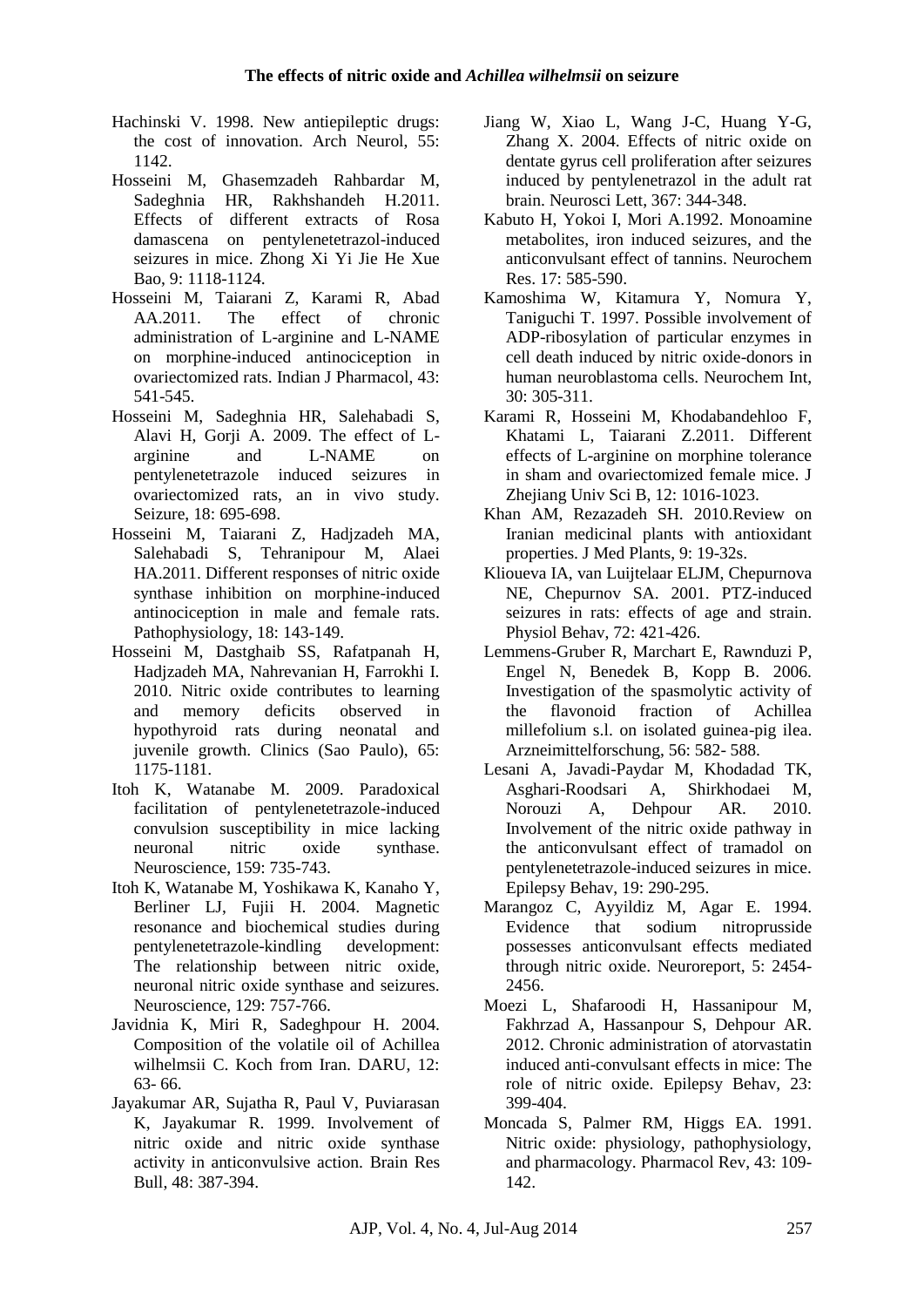- Mulsch A, Busse R, Mordvintcev PI, Vanin AF, Nielsen EO, Scheel-Kruger J, Olesen SP. 1994. Nitric oxide promotes seizure activity in kainate-treated rats. Neuroreport, 5: 2325-2328.
- Nahrevanian H, Dascombe MJ. 2001. Nitric oxide and reactive nitrogen intermediates during lethal and nonlethal strains of murine malaria. Parasite Immunol, 23: 491-501.
- Nahrevanian H, Najafzadeh M, Hajihosseini R, Nazem H, Farahmand M, Zamani Z. 2009. Anti-leishmanial effects of trinitroglycerin in BALB/C mice infected with Leishmania major via nitric oxide pathway. Korean J Parasitol, 47: 109-115.
- Nemeth E, Bernath J. 2008. Biological activities of yarrow species (Achillea spp.). Curr Pharm Des, 14: 3151-3167.
- Nidhi G, Balakrishnan S, Pandhi P. 1999. Role of nitric oxide in electroshock and pentylenetetrazole seizure threshold in rats. Methods Find Exp Clin Pharmacol, 21: 609- 612.
- Nowicki JP, Duval D, Poignet H, Scatton B. 1991. Nitric oxide mediates neuronal death after focal cerebral ischemia in the mouse. Eur J Pharmacol, 204: 339-340.
- Noyan B, Jensen MS, Danscher G. 2007. The lack of effects of zinc and nitric oxide in initial state of pilocarpine-induced seizures. Seizure, 16: 410-416.
- Osonoe K, Mori N, Suzuki K, Osonoe M. 1994. Antiepileptic effects of inhibitors of nitric oxide synthase examined in pentylenetetrazol-induced seizures in rats. [Brain Res,](http://www.ncbi.nlm.nih.gov/pubmed/?term=Pharmacological+evidence+that+%CE%B1-ketoisovaleric+acid+induces+convulsions+through+GABAergic+and+glutamatergic+mechanisms+in+rats) 663: 338-340.
- Paul V, Subramanian EH. 2002. Evidence for an involvement of nitric oxide and gamma aminobutyric acid in the anticonvulsant action of l-arginine on picrotoxin-induced convulsions in rats. Pharmacol Biochem Behav, 72: 515-519.
- Peeters BW, van Rijn CM, Vossen JM, Coenen AM. 1989. Effects of GABA-ergic agents on spontaneous non-convulsive epilepsy, EEG and behaviour, in the WAG/RIJ inbred strain of rats. Life Sci, 45: 1171-1176.
- Penix LP, Davis W, Subramaniam S. 1994. Inhibition of NO synthase increases the severity of kainic acid-induced seizures in rodents. Epilepsy Res, 18: 177-184.
- Rakhshandah H, Hosseini M. 2006. Potentiation of pentobarbital hypnosis by Rosa damascena in mice. Indian J Exp Biol, 44: 910-912.
- Sadeghian R, Fereidoni M, Soukhtanloo M, Azizi-Malekabadi H, Hosseini M.2012. Decreased nitric oxide levels in the hippocampus may play a role in learning and memory deficits in ovariectomized rats treated by a high dose of estradiol. Arq Neuropsiquiatr, 70: 874-879.
- Shafaroodi H, Moezi L, Ghorbani H, Zaeri M, Hassanpour S, Hassanipour M, Dehpour AR. 2012. Sub-chronic treatment with pioglitazone exerts anti-convulsant effects in pentylenetetrazole-induced seizures of mice: The role of nitric oxide. Brain Res Bull, 87: 544-550.
- Souri E, Amin G, Dehmobed-Sharifabadi A, Nazifi A, Farsam H. 2010.Antioxidative activity of sixty plants from Iran. Iran J Pharm Res, 3: 55-59.
- Starr MS, Starr BS. 1993. Paradoxical facilitation of pilocarpine-induced seizures in the mouse by MK-801 and the nitric oxide synthesis inhibitor L-NAME. Pharmacol Biochem Behav, 45: 321-325.
- Stojanovic G, Radulovic N, Hashimoto T, Palic R. 2005. In vitro antimicrobial activity of extracts of four Achillea species: the composition of Achillea clavennae L. (Asteraceae) extrac. J Ethnopharmacol, 101: 185-190.
- Suzuki E, Nakaki T, Shintani F, Kanba S, Miyaoka H. 2002. Antipsychotic, antidepressant, anxiolytic, and anticonvulsant drugs induce type II nitric oxide synthase mRNA in rat brain. Neurochem Int, 333: 217-219.
- Tozyo T, Yoshimura Y, Sakurai K, Uchida N, Takeda Y, Nakai H, Novel IH. 1994. antitumor sesquiterpenoids in Achillea millefolium. Chem Pharm Bull (Tokyo), 42: 1096-1100.
- Tuberoso CIG, Kowalczyk A, Coroneo V, Russo MT, Dessى S, Cabras P. 2005. Chemical composition and antioxidant, antimicrobial, and antifungal activities of the essential oil of Achillea ligustica All. J Agric Food Chem, 53: 10148-10153.
- Vahid S, Dashti-Khavidaki S, Ahmadi F, Amini M, Salehi Surmaghi MH.2012. Effect of herbal medicine achillea millefolium on plasma nitrite and nitrate levels in patients with chronic kidney disease: a preliminary study. Iran J Kidney Dis, 6: 350-354.
- Yaeesh S, Jamal Q, Khan AU, Gilani AH. 2006. Studies on hepatoprotective, antispasmodic and calcium antagonist